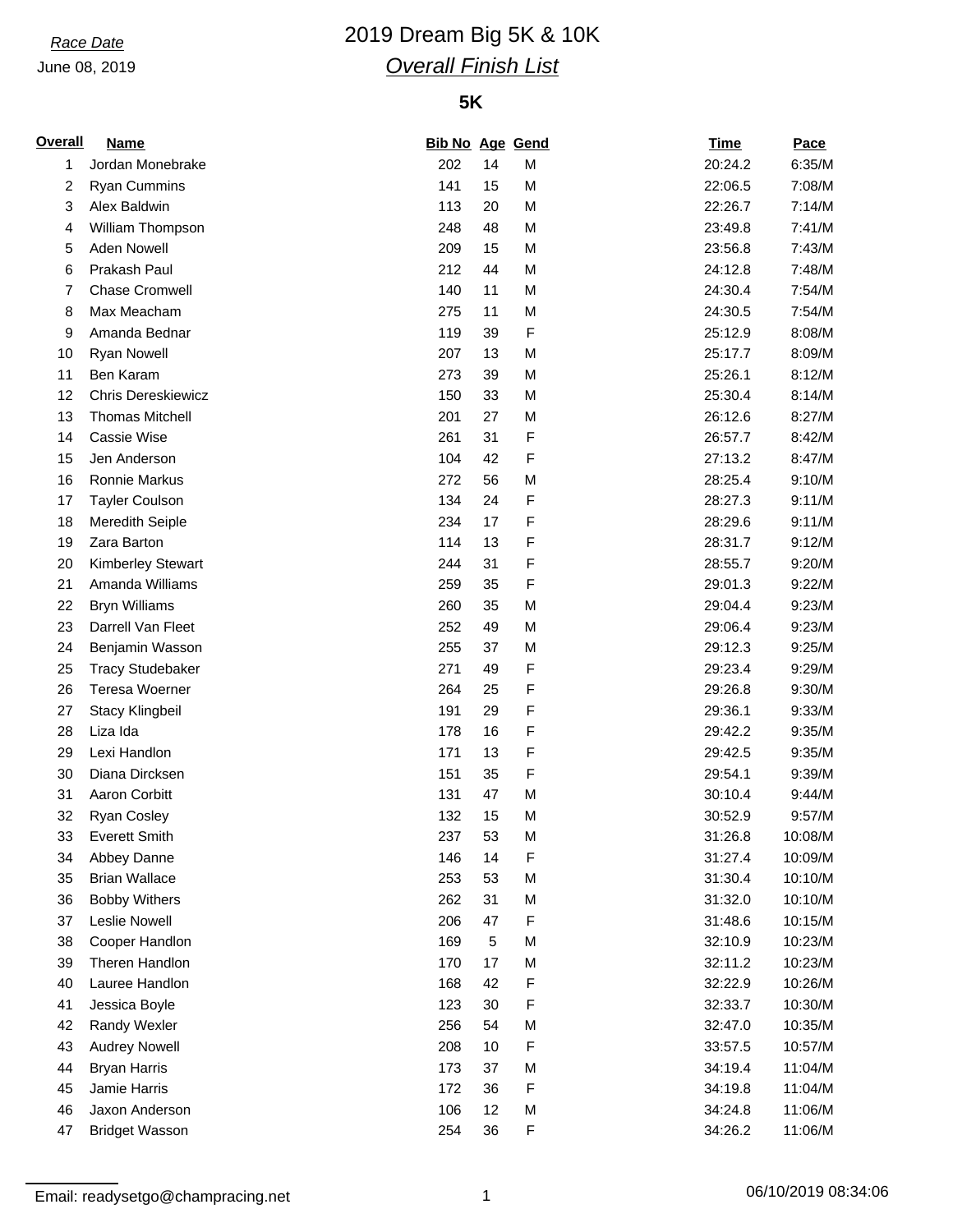# *Race Date* 2019 Dream Big 5K & 10K *Overall Finish List*

## **5K**

| <b>Overall</b> | <b>Name</b>              | <b>Bib No Age Gend</b> |                |   | <b>Time</b>        | Pace    |
|----------------|--------------------------|------------------------|----------------|---|--------------------|---------|
| 48             | <b>Ethan Samples</b>     | 232                    | 8              | М | 34:31.6            | 11:08/M |
| 49             | John Samples             | 230                    | 38             | M | 34:32.8            | 11:08/M |
| 50             | <b>Missy Carpenter</b>   | 127                    | 31             | F | 34:37.9            | 11:10/M |
| 51             | Rebecca Cybulski         | 143                    | 35             | F | 34:38.0            | 11:10/M |
| 52             | Erik Anderson            | 105                    | 42             | M | 34:54.0            | 11:15/M |
| 53             | Joe Handlon              | 167                    | 48             | M | 35:21.6            | 11:24/M |
| 54             | Kathy McKay              | 199                    | 39             | F | 35:32.1            | 11:28/M |
| 55             | Elizabeth Crabtree       | 137                    | 41             | F | 35:53.7            | 11:35/M |
| 56             | <b>Stephanie Samples</b> | 231                    | 38             | F | 36:07.6            | 11:39/M |
| 57             | Oshea Jones              | 183                    | 19             | M | 36:13.0            | 11:41/M |
| 58             | Jonathan Carle           | 125                    | 38             | M | 36:20.5            | 11:43/M |
| 59             | Alexis Jones             | 182                    | 20             | F | 36:47.7            | 11:52/M |
| 60             | Chaz Jones               | 181                    | 49             | M | 36:53.8            | 11:54/M |
| 61             | Angela Savidge           | 276                    | 31             | F | 37:00.2            | 11:56/M |
| 62             | <b>Alexis Latier</b>     | 193                    | 11             | F | 37:33.0            | 12:07/M |
| 63             | <b>Robert Latier</b>     | 195                    | 47             | M | 37:34.1            | 12:07/M |
| 64             | Mirai Bautista           | 116                    | $\overline{7}$ | F | 37:44.6            | 12:10/M |
| 65             | Sean Acree               | 101                    | 16             | M | 37:44.9            | 12:10/M |
| 66             | Nazan Bautista           | 115                    | 45             | F | 37:47.3            | 12:11/M |
| 67             | Karen Rietema            | 218                    | 57             | F | 37:54.8            | 12:14/M |
| 68             | John Hockaday            | 176                    | 11             | M | 38:03.8            | 12:16/M |
| 69             | <b>Madison Gniadek</b>   | 160                    | 12             | F | 38:05.2            | 12:17/M |
| 70             | Michelle Gniadek         | 159                    | 38             | F | 38:13.3            | 12:20/M |
| 71             | Marueen Hockoday         | 277                    | $\mathbf{1}$   | F | 38:19.7            | 12:22/M |
| 72             | Jeremy Haslinger         | 174                    | 39             | M | 38:22.7            | 12:23/M |
| 73             | <b>Talia Cromwell</b>    | 138                    | 39             | F | 38:27.1            | 12:24/M |
| 74             | Nancy McMillan           | 200                    | 57             | F | 38:30.0            | 12:25/M |
| 75             | Bethany Thompson         | 249                    | 46             | F | 38:32.8            | 12:26/M |
| 76             | Lesley Saeed             | 229                    | 44             | F | 38:50.3            | 12:32/M |
| 77             | <b>Brian Cromwell</b>    | 139                    | 38             | M | 38:55.0            | 12:33/M |
| 78             | <b>Billi Keplinger</b>   | 12                     | 42             | F | 39:19.0            | 12:41/M |
| 79             | Cameron Keplinger        | 184                    | 10             | M | 39:19.1            | 12:41/M |
| 80             | Joshua Brogley           | 124                    | 27             | M | 39:41.2            | 12:48/M |
| 81             | <b>Candice Forest</b>    | 156                    | 25             | F | 39:41.2            | 12:48/M |
| 82             | Aycha Bautista           | 117                    | 11             | F | 39:56.1            | 12:53/M |
| 83             | <b>Becca Smalley</b>     | 236                    | 35             | F | 40:23.1            | 13:02/M |
| 84             | <b>Dustin Foster</b>     | 157                    | 36             | M | 40:25.3            | 13:02/M |
| 85             | Stephanie Robbins        | 220                    | 40             | F | 40:25.6            | 13:02/M |
| 86             | <b>Tamara Fisher</b>     | 153                    | 40             | F | 40:52.3            | 13:11/M |
| 87             | Constance Sandnasamy     | 233                    | 55             | F | 41:17.8            | 13:19/M |
| 88             | Nathan Nangle            | 205                    | 12             | M | 41:18.4            | 13:19/M |
| 89             | <b>Travis Anderson</b>   | 107                    | 10             | M | 41:25.0            | 13:22/M |
| 90             | <b>Lindsey Carle</b>     | 126                    | 35             | F | 42:35.3            | 13:44/M |
| 91             | Michelle Mcconnell       | 197                    | 60             | F | 43:06.1            | 13:54/M |
|                | Lashon Kilburn           |                        | 44             | M |                    |         |
| 92             | Dawn Lord                | 190                    | 50             | F | 43:07.8<br>43:13.8 | 13:55/M |
| 93             |                          | 196                    |                |   |                    | 13:56/M |
| 94             | Mason Cosley             | 133                    | 14             | M | 43:31.9            | 14:02/M |

Email: readysetgo@champracing.net 2 2 06/10/2019 08:34:08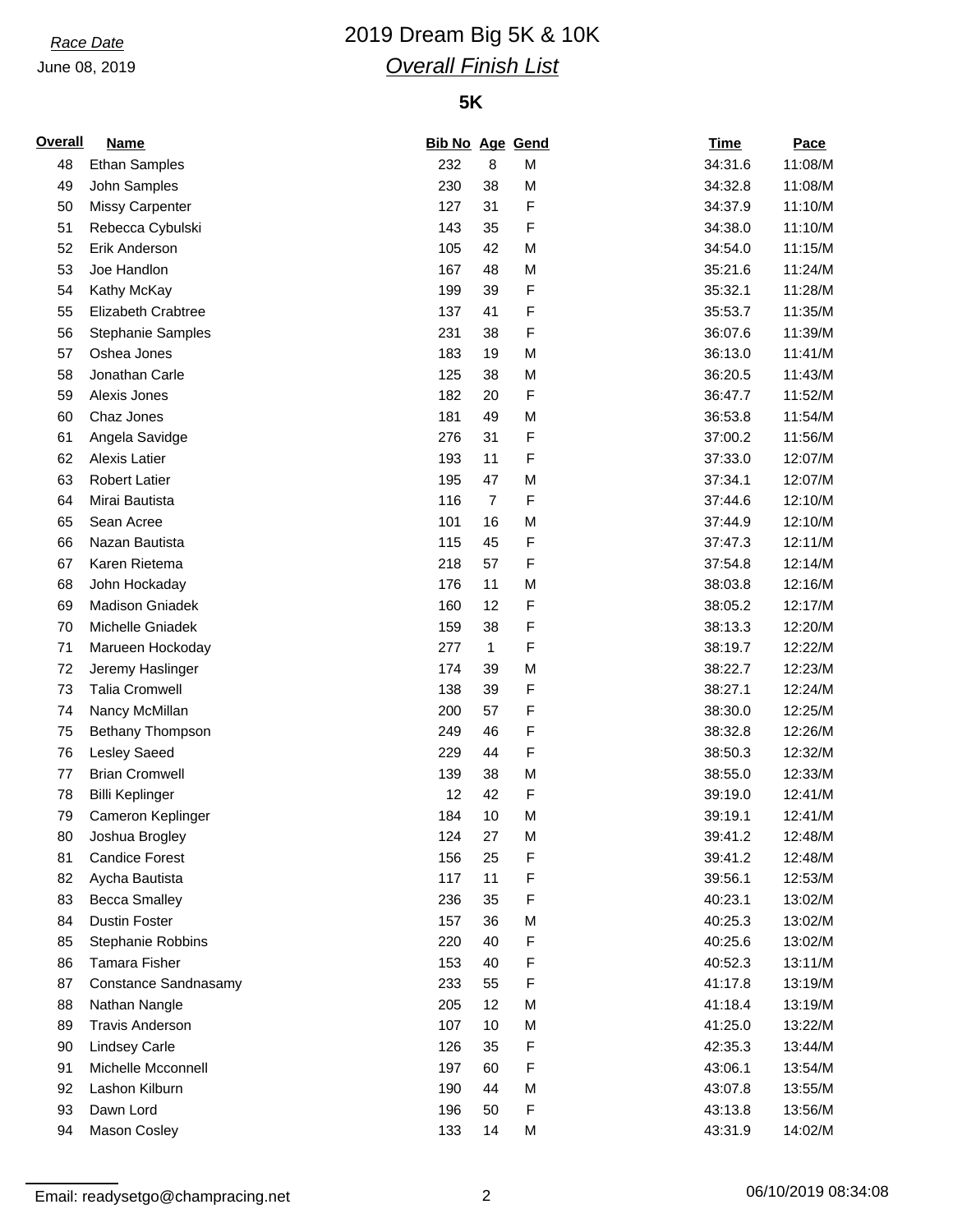# *Race Date* 2019 Dream Big 5K & 10K *Overall Finish List*

## **5K**

| <b>Overall</b> | <b>Name</b>             | <b>Bib No Age Gend</b> |              |   | <b>Time</b> | Pace    |
|----------------|-------------------------|------------------------|--------------|---|-------------|---------|
| 95             | Andy Panyik             | 210                    | 53           | M | 44:21.6     | 14:18/M |
| 96             | <b>Beverly Parsons</b>  | 211                    | 51           | F | 44:41.1     | 14:25/M |
| 97             | <b>Tiffany Snare</b>    | 243                    | 39           | F | 45:06.9     | 14:33/M |
| 98             | Eugene Homan            | 177                    | 57           | M | 45:18.6     | 14:37/M |
| 99             | Donald Bellville        | 121                    | 46           | M | 45:47.1     | 14:46/M |
| 100            | Scott Haase             | 166                    | 55           | M | 45:56.0     | 14:49/M |
| 101            | Stephanie Davis         | 149                    | 28           | F | 45:58.1     | 14:50/M |
| 102            | Shanon Rutherford       | 228                    | 40           | F | 46:05.9     | 14:52/M |
| 103            | <b>Brian Taylor</b>     | 247                    | 42           | M | 47:33.1     | 15:20/M |
| 104            | <b>Madison Wolery</b>   | 265                    | 15           | F | 48:11.6     | 15:33/M |
| 105            | Rachel Curtis-Wolery    | 142                    | 47           | F | 48:12.0     | 15:33/M |
| 106            | Greg Rietema            | 217                    | 71           | M | 48:41.5     | 15:42/M |
| 107            | Donald Mcconnell        | 198                    | 61           | M | 48:46.2     | 15:44/M |
| 108            | <b>Tyler Fisher</b>     | 155                    | $\mathbf 5$  | M | 48:56.0     | 15:47/M |
| 109            | <b>Eric Fisher</b>      | 154                    | 43           | M | 48:56.2     | 15:47/M |
| 110            | <b>Madison Stotts</b>   | 245                    | 21           | F | 49:22.1     | 15:55/M |
| 111            | Will Danne              | 145                    | 11           | M | 51:00.9     | 16:27/M |
| 112            | Lisa Danne              | 144                    | 50           | F | 51:08.7     | 16:30/M |
| 113            | Ron Danne               | 147                    | 51           | M | 51:11.2     | 16:31/M |
| 114            | Jamie Boudinot          | 267                    | 36           | F | 52:03.4     | 16:47/M |
| 115            | Allen Boudinot          | 122                    | 39           | M | 52:03.8     | 16:47/M |
| 116            | HemanthKumar AtadaJ     | 108                    | 59           | M | 52:05.2     | 16:48/M |
| 117            | Lisa Latier             | 192                    | 40           | F | 53:22.3     | 17:13/M |
| 118            | Luke Latier             | 194                    | 11           | M | 53:22.9     | 17:13/M |
| 119            | Lance Ross              | 226                    | 16           | M | 53:36.6     | 17:17/M |
| 120            | Keith Kern              | 185                    | 73           | M | 53:56.6     | 17:24/M |
| 121            | <b>Wendy Snare</b>      | 242                    | 35           | F | 54:00.5     | 17:25/M |
| 122            | Jacob Smith             | 240                    | 12           | M | 54:07.1     | 17:27/M |
| 123            | Jennifer Smith          | 238                    | 40           | F | 54:07.6     | 17:27/M |
| 124            | <b>Bobby Smith</b>      | 241                    | 65           | M | 54:07.8     | 17:27/M |
| 125            |                         | 274                    | $\mathbf{1}$ | F | 54:12.8     | 17:29/M |
|                | Venkat Marripally       |                        |              |   |             |         |
| 126            | Jason Persohn           | 213                    | 49           | M | 54:36.9     | 17:37/M |
| 127            | Jill Woerner            | 263                    | 53           | F | 54:40.9     | 17:38/M |
| 128            | Michele Williams        | 258                    | 50           | F | 54:41.0     | 17:38/M |
| 129            | <b>Danielle Simross</b> | 235                    | 36           | F | 55:29.8     | 17:54/M |
| 130            | <b>Gail Stotts</b>      | 246                    | 43           | F | 56:07.0     | 18:06/M |
| 131            | Robby Robinson          | 222                    | 61           | M | 56:09.8     | 18:07/M |
| 132            | <b>Beth Bellville</b>   | 120                    | 46           | F | 56:23.0     | 18:11/M |
| 133            | <b>Tabitha Shaw</b>     | 270                    | 47           | F | 56:51.2     | 18:20/M |
| 134            | Eric MAson              | 269                    | 50           | М | 56:51.7     | 18:20/M |
| 135            | <b>Teresa Rine</b>      | 219                    | 56           | F | 57:34.2     | 18:34/M |
| 136            | Tricia Robinson         | 221                    | 49           | F | 57:34.7     | 18:34/M |
| 137            | <b>Haley Goddard</b>    | 161                    | 19           | F | 57:45.4     | 18:38/M |
| 138            | <b>Russell Goddard</b>  | 163                    | 42           | М | 57:45.4     | 18:38/M |
| 139            | Cassandra Guzik         | 165                    | 27           | F | 58:00.4     | 18:43/M |
| 140            | Marcia Jackson          | 179                    | 43           | F | 58:00.6     | 18:43/M |
| 141            | Nichole Goddard         | 162                    | 40           | F | 58:02.3     | 18:43/M |

Email: readysetgo@champracing.net 3 3 06/10/2019 08:34:09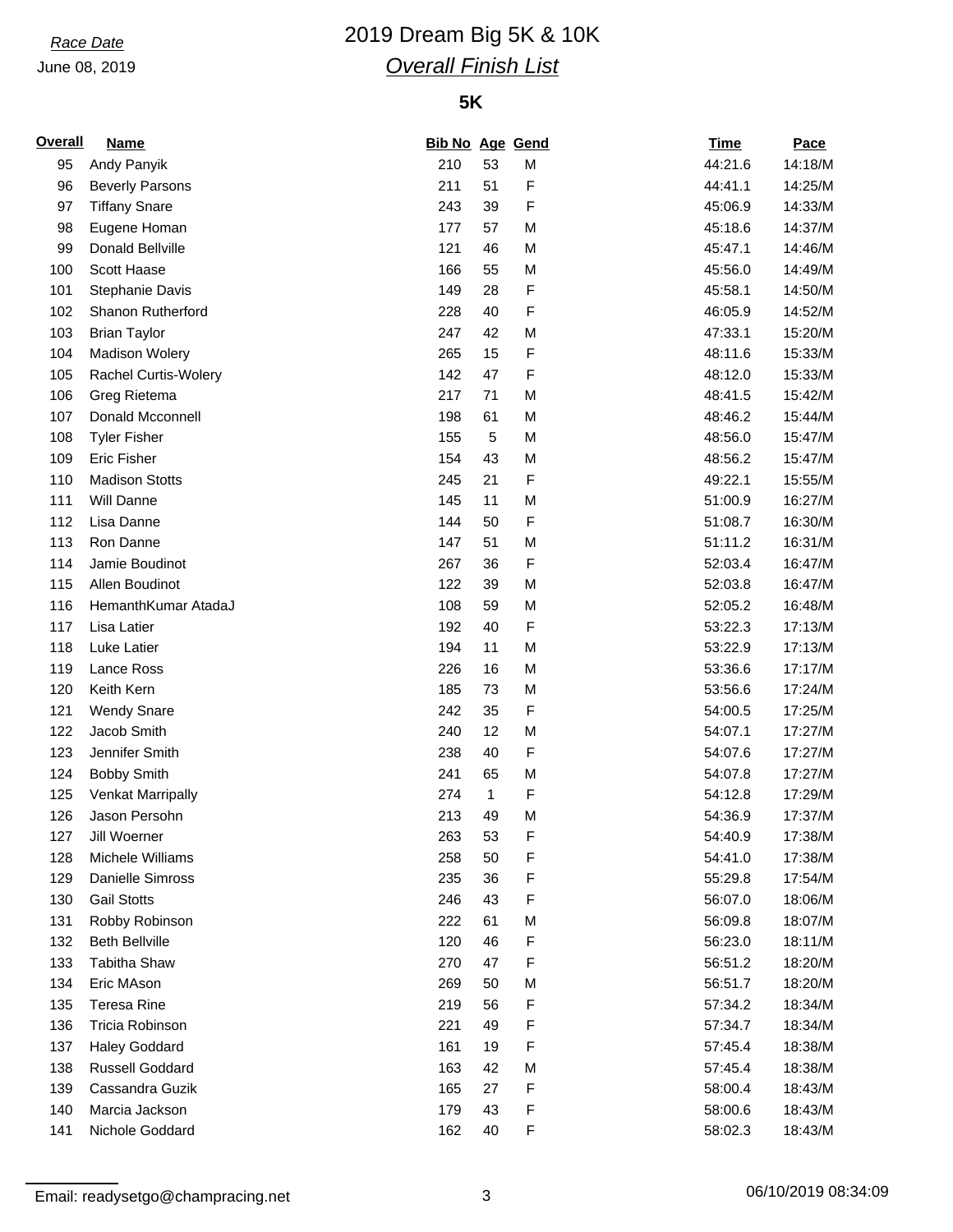# *Race Date* 2019 Dream Big 5K & 10K *Overall Finish List*

## **5K**

| <b>Overall</b> | <b>Name</b>            | <b>Bib No Age Gend</b> |    |             | <b>Time</b> | Pace    |
|----------------|------------------------|------------------------|----|-------------|-------------|---------|
| 142            | <b>Carrie Price</b>    | 216                    | 45 | F           | 58:37.0     | 18:55/M |
| 143            | Jodi Yarnelli          | 266                    | 51 | $\mathsf F$ | 59:08.8     | 19:05/M |
| 144            | Paige Frisbie          | 158                    | 45 | F           | 59:09.2     | 19:05/M |
| 145            | Kathryn Allton         | 103                    | 69 | F           | 1:00:18.4   | 19:27/M |
| 146            | Barbara Kern           | 186                    | 72 | F           | 1:00:21.1   | 19:28/M |
| 147            | Olivia Ross            | 227                    | 10 | F           | 1:00:23.5   | 19:29/M |
| 148            | Kelly Ector            | 152                    | 43 | F           | 1:00:32.2   | 19:32/M |
| 149            | <b>Charlotte Davis</b> | 148                    | 53 | $\mathsf F$ | 1:00:40.5   | 19:34/M |
| 150            | <b>Heather Wiley</b>   | 257                    | 44 | $\mathsf F$ | 1:00:40.8   | 19:34/M |
| 151            | <b>Teresa Ross</b>     | 224                    | 48 | $\mathsf F$ | 1:00:48.2   | 19:37/M |
| 152            | <b>Troy Ross</b>       | 225                    | 48 | M           | 1:00:48.6   | 19:37/M |
| 153            | Rachel Jaffy           | 180                    | 50 | F           | 1:02:23.3   | 20:07/M |
| 154            | Jen Rollins            | 223                    | 37 | F           | 1:02:23.9   | 20:07/M |
| 155            | Katrina Kilburn        | 189                    | 40 | F           | 1:02:24.0   | 20:08/M |
| 156            | <b>Brandon Plott</b>   | 215                    | 27 | M           | 1:04:07.0   | 20:41/M |
| 157            | <b>Ernest Clark</b>    | 128                    | 48 | M           | 1:04:07.6   | 20:41/M |
| 158            | Denise Keyes           | 187                    | 62 | $\mathsf F$ | 1:05:32.4   | 21:08/M |
| 159            | Tom Keyes              | 188                    | 65 | M           | 1:05:33.4   | 21:09/M |
| 160            | Patrick Mullen         | 204                    | 55 | M           | 1:11:16.3   | 22:59/M |
| 161            | Regina Mullen          | 203                    | 46 | $\mathsf F$ | 1:11:16.8   | 22:59/M |
| 162            | <b>Austin Badgley</b>  | 111                    | 12 | M           | 1:11:24.0   | 23:02/M |
| 163            | Loraine Adkins         | 102                    | 60 | F           | 1:13:19.0   | 23:39/M |
| 164            | Malinda Badgley        | 109                    | 44 | $\mathsf F$ | 1:13:20.0   | 23:39/M |
| 165            | Paul Badgley           | 110                    | 50 | M           | 1:13:22.0   | 23:40/M |
| 166            | Unknown Partic. 47     | 47                     |    | M           | 1:18:54.3   | 25:27/M |

Email: readysetgo@champracing.net 4 4 06/10/2019 08:34:10